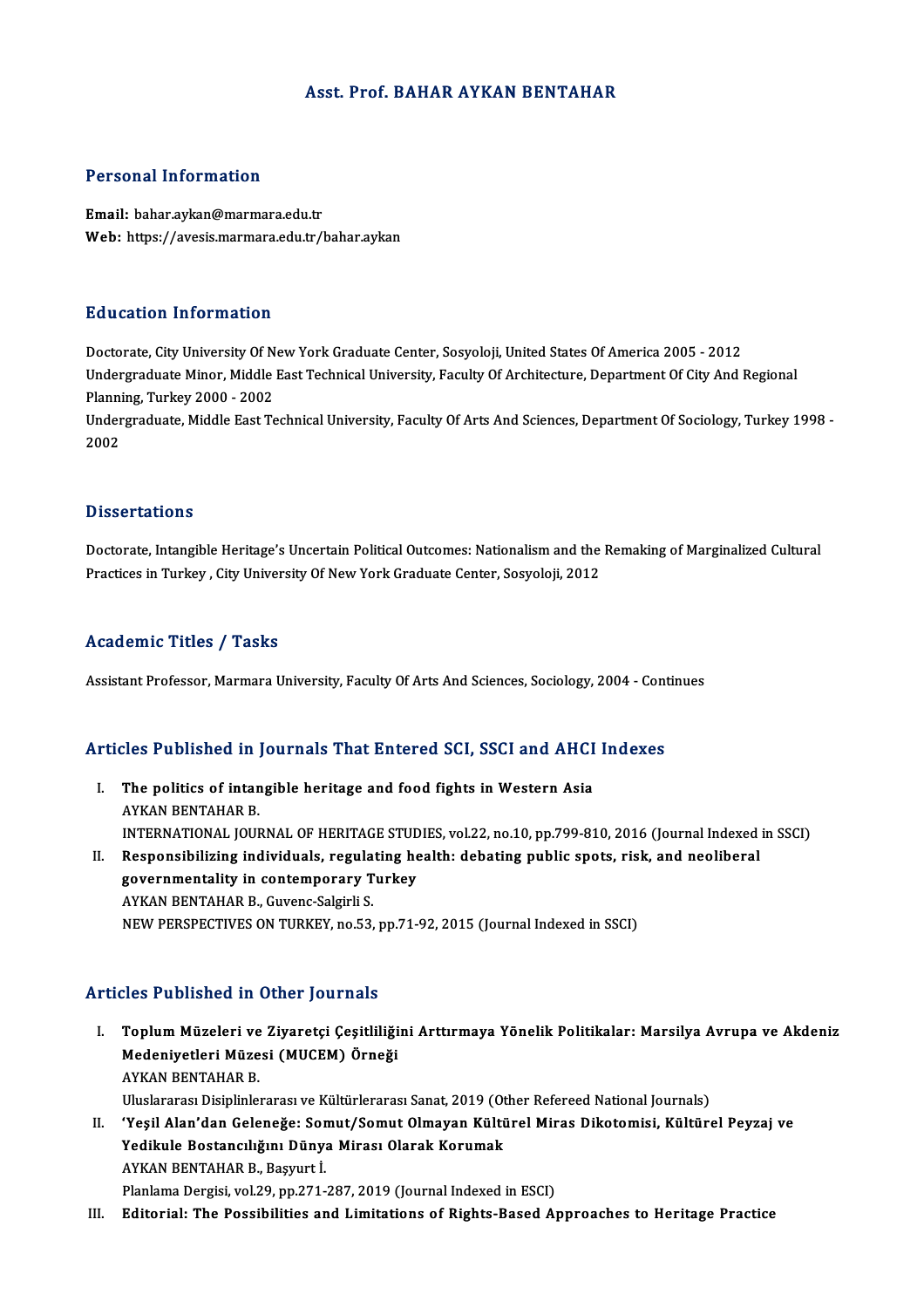Kraak A., AYKAN BENTAHAR B.

Kraak A., AYKAN BENTAHAR B.<br>INTERNATIONAL JOURNAL OF CULTURAL PROPERTY, vol.25, no.1, pp.1-10, 2018 (Journal Indexed in ESCI)<br>Seving Hasankeyf: Limite and Pessibilities of International Human Bights Law. Kraak A., AYKAN BENTAHAR B.<br>INTERNATIONAL JOURNAL OF CULTURAL PROPERTY, vol.25, no.1, pp.1-10, 2018 (Journa<br>IV. Saving Hasankeyf: Limits and Possibilities of International Human Rights Law

- INTERNATIONAL JOU<mark>I</mark><br>Saving Hasankeyf: L<br>AYKAN BENTAHAR B.<br>INTERNATIONAL JOUI Saving Hasankeyf: Limits and Possibilities of International Human Rights Law<br>AYKAN BENTAHAR B.<br>INTERNATIONAL JOURNAL OF CULTURAL PROPERTY, vol.25, no.1, pp.11-34, 2018 (Journal Indexed in ESCI)<br>Circuits of Security: Debati AYKAN BENTAHAR B.<br>INTERNATIONAL JOURNAL OF CULTURAL PROPERTY, vol.25, no.1, pp.11-34, 2018 (Journal Indexed<br>V. Circuits of Security: Debating the Political Rationality of Neoliberal Governmentality in<br>Contamporary Turkey
- **INTERNATIONAL JOURNA**<br>Circuits of Security: De<br>Contemporary Turkey<br>C<sup>inteMC SALCIBLIS AVE</sup> Circuits of Security: Debating the Politi<br>Contemporary Turkey<br>GÜVENÇ SALGIRLI S., AYKAN BENTAHAR B.<br>Comporative Studies of South Asia, Africa an Contemporary Turkey<br>GÜVENÇ SALGIRLI S., AYKAN BENTAHAR B.<br>Comperative Studies of South Asia, Africa and the Middle East, 2018 (Refereed Journals of Other Institutions)<br>Kulturel Mines Hakki: Kulturel Minese Insen Hakleri Te

- GÜVENÇ SALGIRLI S., AYKAN BENTAHAR B.<br>Comperative Studies of South Asia, Africa and the Middle East, 2018 (Refereed Journals of<br>VI. Kulturel Miras Hakki: Kulturel Mirasa Insan Haklari Temelli Guncel Yaklasimlar<br>AVKAN BENTA Comperative Studies o<br>Kulturel Miras Hakk<br>AYKAN BENTAHAR B.<br>Alternatif Bolitike 201 Kulturel Miras Hakki: Kulturel Mirasa Insan Haklari 1<br>AYKAN BENTAHAR B.<br>Alternatif Politika, 2018 (Other Refereed National Journals)<br>the nossibilities and limitations of rights based annus
- AYKAN BENTAHAR B.<br>Alternatif Politika, 2018 (Other Refereed National Journals)<br>VII. the possibilities and limitations of rights-based approaches to heritage practice<br>Knok A.L. AVKAN BENTAHAR B. Alternatif Politika, 2018 (Other Ref<br>the possibilities and limitation<br>Kraak A. L. , AYKAN BENTAHAR B.<br>International Journal of Gultural Pr the possibilities and limitations of rights-based approaches to heritage practice<br>Kraak A. L. , AYKAN BENTAHAR B.<br>International Journal of Cultural Property, 2018 (Refereed Journals of Other Institutions)<br>Whose Tradition W

# Kraak A. L. , AYKAN BENTAHAR B.<br>International Journal of Cultural Property, 2018 (Refereed Journals of Other Institutions)<br>VIII. Whose Tradition Whose Identity the politics of constructing Nevruz as intangible heritage International Journal<br>Whose Tradition W<br>AYKAN BENTAHAR B.<br>Euronean Journal of T Whose Tradition Whose Identity the politics of constructing Nevruz as inta<br>AYKAN BENTAHAR B.<br>European Journal of Turkish Studies, 2014 (Refereed Journals of Other Institutions)<br>How Pertisipateur is Pertisipateur Heritage M

- AYKAN BENTAHAR B.<br>IX. How Participatory is Participatory Heritage Management The Politics of Safeguarding the Alevi<br>IX. How Participatory is Participatory Heritage Management The Politics of Safeguarding the Alevi European Journal of Turkish Studies, 201<br>How Participatory is Participatory H<br>Semah Ritual as Intangible Heritage<br>AYKAN RENTAHAR P How Participatory i<br>Semah Ritual as Int:<br>AYKAN BENTAHAR B.<br>INTERNATIONAL IOUR Semah Ritual as Intangible Heritage<br>AYKAN BENTAHAR B.<br>INTERNATIONAL JOURNAL OF CULTURAL PROPERTY, 2013 (Refereed Journals of Other Institutions) AYKAN BENTAHAR B.<br>INTERNATIONAL JOURNAL OF CULTURAL PROPERTY, 2013 (Refereed Journals of Other Insti<br>X. Public Spots as a Neoliberal Governmental Risk Strategy in Contemporary Turkey<br>AVKAN BENTAHAR B. CÜVENC SALCIBLI S.
- INTERNATIONAL JOURNAL OF CULTURAL P<br>Public Spots as a Neoliberal Governme<br>AYKAN BENTAHAR B., GÜVENÇ SALGIRLI S.<br>Academis Journal of Interdisciplinary Studio Public Spots as a Neoliberal Governmental Risk Strategy in Contemporary Turkey<br>AYKAN BENTAHAR B., GÜVENÇ SALGIRLI S.<br>Academic Journal of Interdisciplinary Studies, 2013 (Refereed Journals of Other Institutions)

# Academic journal of interdisciplinary studies, 2013 (Refereed journals of<br>Refereed Congress / Symposium Publications in Proceedings

- efereed Congress / Symposium Publi<br>I. Intangible Heritage and Gentrification I. Intangible Heritage and Gentrification<br>AYKAN BENTAHAR B. Executive Training on Heritage and Conflict, European University Institute, 14 - 16 November 2018 AYKAN BENTAHAR B.<br>I . Executive Training on Heritage and Conflict, European University Institute, 14 - 16 November 2018<br>I . Tangible/Intangible Dichotomy, Heritage Destruction, and Human Rights: the case of Istanbul's<br>Yedi Executive Training on Heritage<br>Tangible/Intangible Dichoto<br>Yedikule Vegetable Gardens Yedikule Vegetable Gardens<br>AYKAN BENTAHAR B., basyurt i., karabolu g., kılıç h. i. Yedikule Vegetable Gardens<br>AYKAN BENTAHAR B., basyurt i., karabolu g., kılıç h. i.<br>Association of Critical Heritage Studies, 1 - 06 October 2018<br>Towards a mare inclusive museum prastiseuthe sase. III. Towards a more inclusive museum practice: the case of MuCEM<br>AYKAN BENTAHAR B. Association of Critical<br>**Towards a more inc<br>AYKAN BENTAHAR B.**<br>Tonth International Co Towards a more inclusive museum practice: the case of MuCEM<br>AYKAN BENTAHAR B.<br>Tenth International Conference on the Inclusive Museum, 15 - 17 September 2017<br>Cultural Heritage as a Human Bight attempts to save Hasankeyf in IV. Cultural Heritage as a Human Right attempts to save Hasankeyf in Contemporary Turkey Tenth International Continued Continued Ark<br>AYKAN BENTAHAR B.<br>Preservation Pesterat Cultural Heritage as a Human Right attempts to save Hasankeyf in Contemporary Turkey<br>AYKAN BENTAHAR B.<br>Preservation, Restoration, Valorisation. Diversities and Ambiguities of cultural heritage policies in urban context»,<br>T AYKAN BENTAHAR B.<br>Preservation, Restoration, V.<br>Turkey, 23 November 2016<br>Culturel Heritage and Vo. Preservation, Restoration, Valorisation. Diversities and A<br>Turkey, 23 November 2016<br>V. Cultural Heritage and Voices of Dissent in Turkey<br>AVKAN BENTAHAR P. Turkey, 23 November<br>Cultural Heritage ar<br>AYKAN BENTAHAR B.<br>Voises of Dissent: Hou
	- AYKAN BENTAHAR B.<br>Voices of Dissent: How to Listen Heritage, 17 November 2016
- AYKAN BENTAHAR B.<br>Voices of Dissent: How to Listen Heritage, 17 November 2016<br>VI. Rights based heritage claims in contemporary Turkey the cases of Hasankeyf and Sulukule<br>AVKAN BENTAHAR B Voices of Dissent: How<br>Rights based herita<br>AYKAN BENTAHAR B.<br>Association of Critical Rights based heritage claims in contemporary Turkey the cases of Hasanke<br>AYKAN BENTAHAR B.<br>Association of Critical Heritage Studies Third Biannual Conference, 4 - 08 June 2016<br>Towards a Shaned Mediterranean Identity What d

AYKAN BENTAHAR B.<br>Association of Critical Heritage Studies Third Biannual Conference, 4 - 08 June 2016<br>VII. Towards a Shared Mediterranean Identity What does MuCEM have to offer<br>AYKAN BENTAHAR B. Association of Critical<br><mark>Towards a Shared I</mark><br>AYKAN BENTAHAR B.